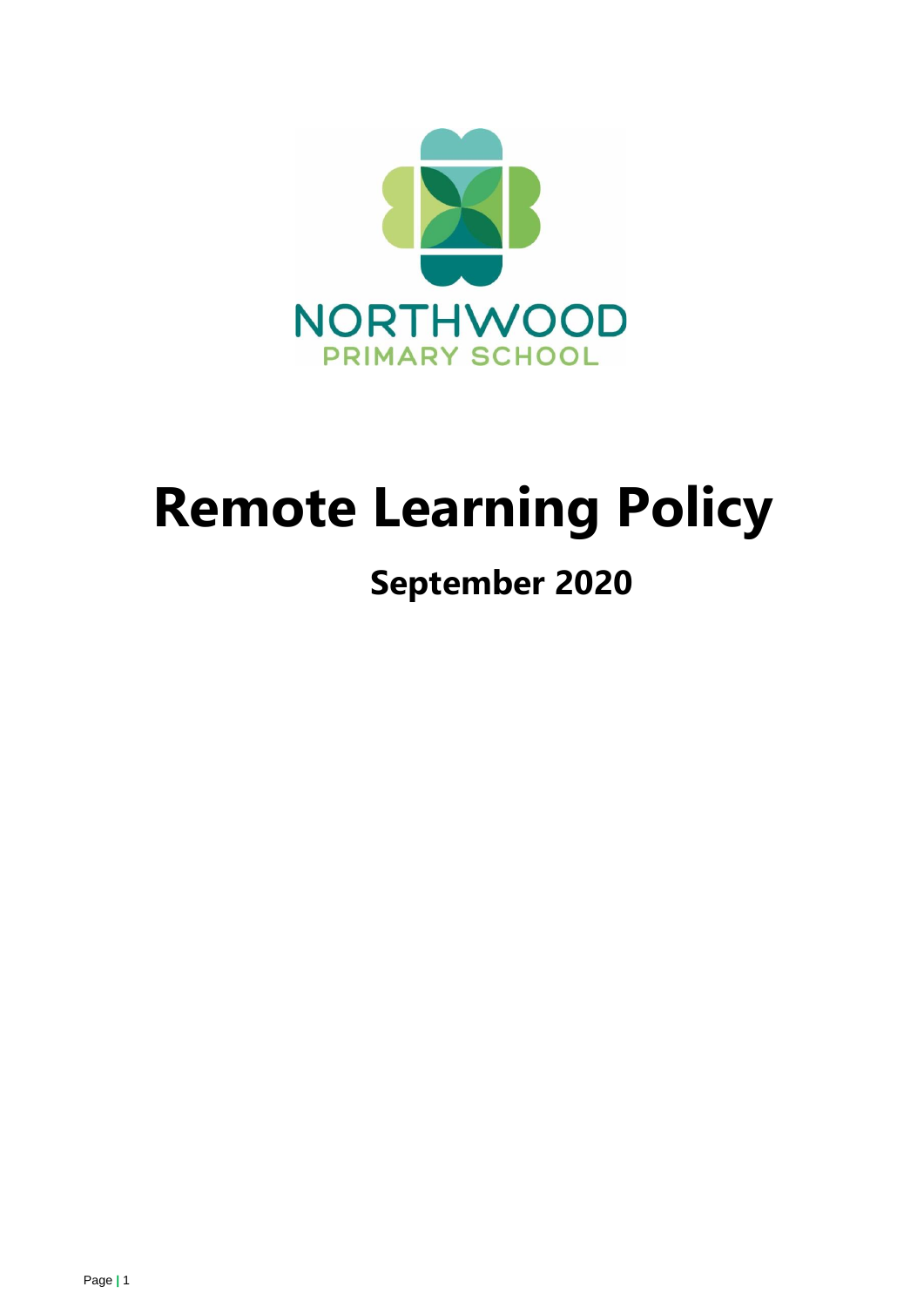#### Aims

This remote learning policy aims to:

- Ensure consistency in the approach to remote learning for pupils who aren't in school
- Set out expectations for all members of the school community with regards to remote learning
- Provide appropriate guidelines for data protection

## **1. Roles and responsibilities**

## **1.1 Teachers**

When providing remote learning, teachers must be available between 8.30am and 3.45pm daily.

If they're unable to work for any reason during this time, for example due to sickness, they should report this using the normal absence procedure.

When providing remote learning, teachers are responsible for:

- Setting work:
	- o For the children in their classes, year groups or as directed by senior leadership
	- o Sufficient to meet the needs and expectations as laid out in the weekly timetable
	- $\circ$  Liaising with their colleagues within their year group, to ensure consistency in expectations and quantity, to share planning across classes
	- o To provide paper work packs for pupils who are unable to access online learning
- Providing feedback on work:
	- o As appropriate to the work, and as directed by Senior Leaders
	- o Either through email (school email addresses), response online, telephone calls (using school phone or home phone with tracking disabled), marking
	- o Within an acceptable timeframe as directed by Senior Leaders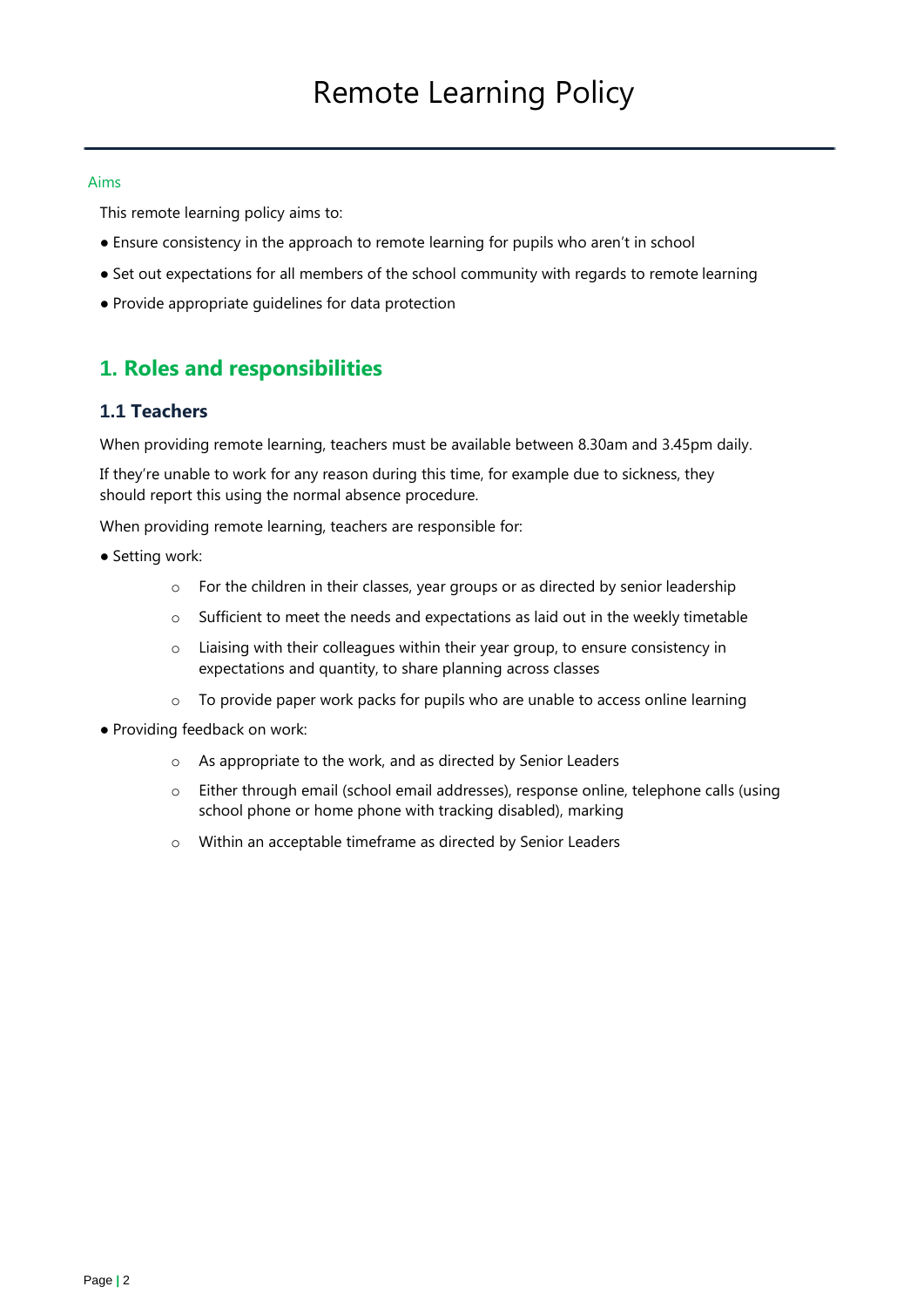- Keeping in touch with pupils who aren't in school and their parents:
	- o Through regular contact as directed by Senior Leaders
	- o Via regular emails and or phone calls,
	- o Responding to parents' emails during the school working day
	- $\circ$  Referring any concerns to a senior member of staff, should they feel uncomfortable in any way regarding contacting a pupil/parent (safeguarding or other)
	- $\circ$  Following up where a child has not completed work remotely through phoning parents
	- $\circ$  Discussing concerns with their line manager, should work consistently not be completed and agreeing next steps
	- Attending virtual meetings with staff, parents and pupils if necessary:
		- o Adhere to the Trust's Code of Conduct in terms of professionalism, dress code and other expectations
		- o If a virtual meeting is with the pupil/s only the video should be recorded using the record function on Microsoft Teams
		- o Where it is felt appropriate, two staff members can be present at a virtual meeting, e.g. a child protection issue or where previous issues have arisen which have given rise to concerns
		- o To avoid areas with background noise and with to use plain backgrounds

### **1.2 Teaching assistants**

When assisting with remote learning, teaching assistants must be available during their normal working hours.

If they're unable to work for any reason during this time, for example due to sickness or caring for a dependent, they should report this using the normal absence procedure. When assisting with remote learning, teaching assistants are responsible for:

- o Supporting children in accessing and completing appropriate remote learning
- o To support the teacher in monitoring remote learning
- o Contacting individual children/parents as directed by the class teacher
- o To provide small group support sessions following the teachers' live input.

There may, on occasions, be the need for the TA to attend a virtual meeting with a parent and/or child. This should only be as directed by the class teacher or senior leader and the TA should follow the same rules as teachers where this is the case (see above).

### **1.3 SENCo**

The SENCo is responsible for ensuring that children with EHCP are able to access home learning as appropriate to their need. They will oversee the remote learning provided by the teachers for individual children.

## **1.4 Senior leaders**

Alongside any teaching responsibilities, senior leaders are responsible for:

- Co-ordinating the remote learning approach across the school
- Monitoring the effectiveness of remote learning
- Monitoring the security of remote learning systems, including data protection and safeguarding considerations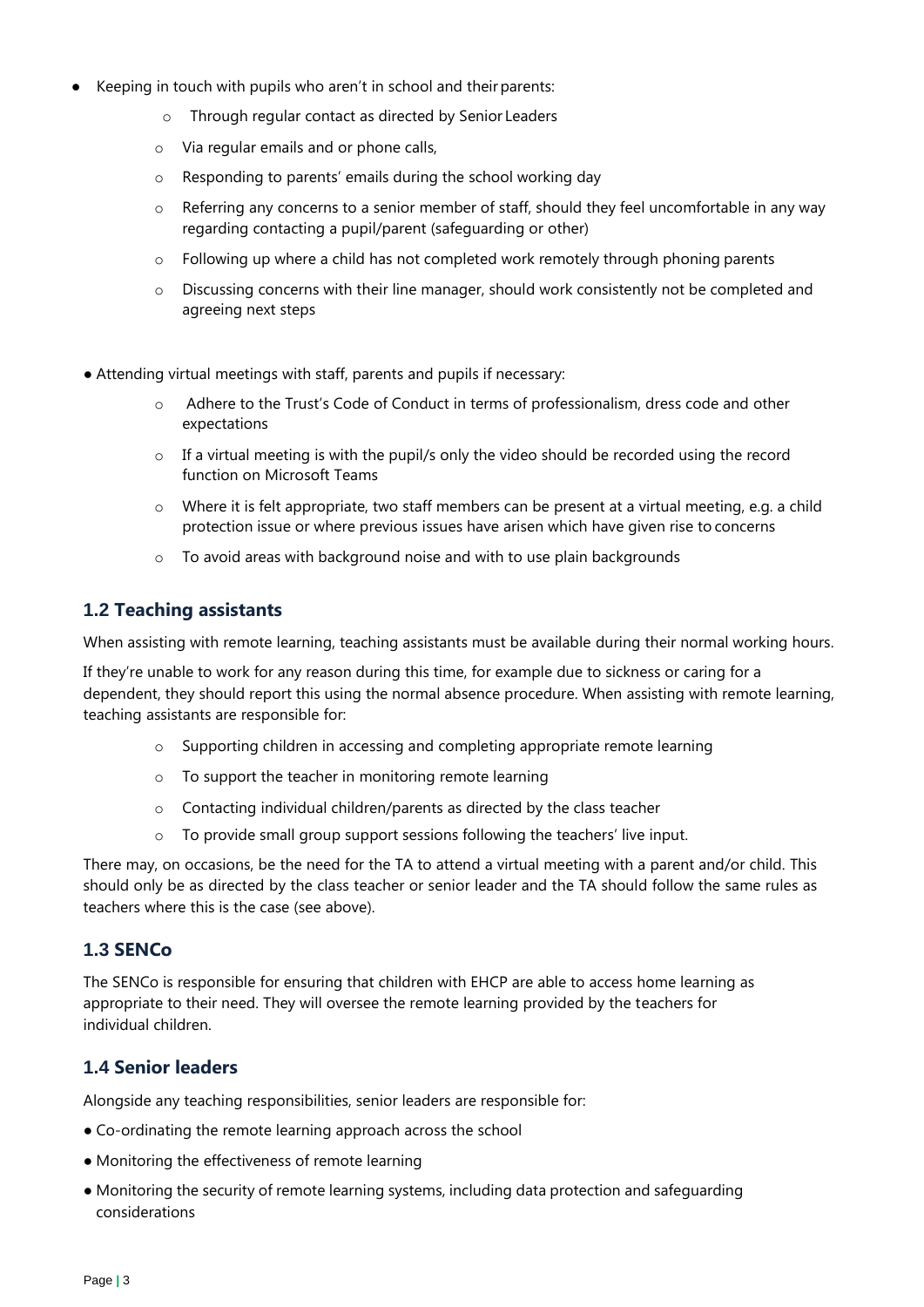## **1.5 Designated safeguarding lead**

The DSL is responsible for Safeguarding as laid out in the Child Protection Policy

## **1.6 Pupils and parents**

Staff can expect pupils learning remotely to:

- Attempt to complete the work to the best of their ability
- Submit the completed work as necessary
- Discuss with their parents when there are issues relating to the work set or remote learning in general

Staff can expect parents with children learning remotely to:

- Make the school aware if their child is sick or otherwise can't complete work
- Ensure work is completed on time and submitted as necessary
- Seek help from the school if they need it or if they have concerns about their child's ability or motivation to complete the work
- Be respectful when making any complaints or concerns known to staff

## **1.7 Local Governing board**

The Local Governing Board is responsible for:

- Monitoring the school's approach to providing remote learning to ensure education remains as high quality as possible
- Ensuring that staff are certain that remote learning systems are appropriately secure, for both data protection and safeguarding reasons

## **2. Safeguarding**

- Remote learning will only take place using Microsoft Teams. Microsoft Teams has been assessed and approved by the Senior Leadership Team (SLT) at Northwood Primary School.
- Staff will only use a Northwood Primary School, approved professional email account with learners and/or parents/carers. Use of any personal accounts to communicate with learners and/or parents/carers is not permitted.
- All remote lessons will be formally timetabled; a member of SLT/ the Safeguarding Team is able to drop in at any time
- If live 1-1 sessions take place, they will be recorded on Microsoft Teams for safeguarding purposes.
- Staff will model safe practice and moderate behaviour online during remote sessions as they would in the classroom. All participants are expected to behave in line with existing school/setting policies and expectations.
- Staff will remind attendees of behaviour expectations and reporting mechanisms at the start of the session.
- Staff are encouraged to report safeguarding concerns during remote or live streamed sessions as soon as possible to the Designated Safeguarding Lead, Miss Robinson, in line with our Child Protection Policy. Staff should also report this using CPOMS.
- If inappropriate language or behaviour takes place, participants involved may be removed by staff, the session may be terminated, and concerns will be reported to the Senior Leadership Team. Phone calls to parents/carers will be made.
- Inappropriate online behaviour will be responded to in line with existing policies such as acceptable use of technology, allegations against staff, anti-bullying and behaviour.

Page **|** 4